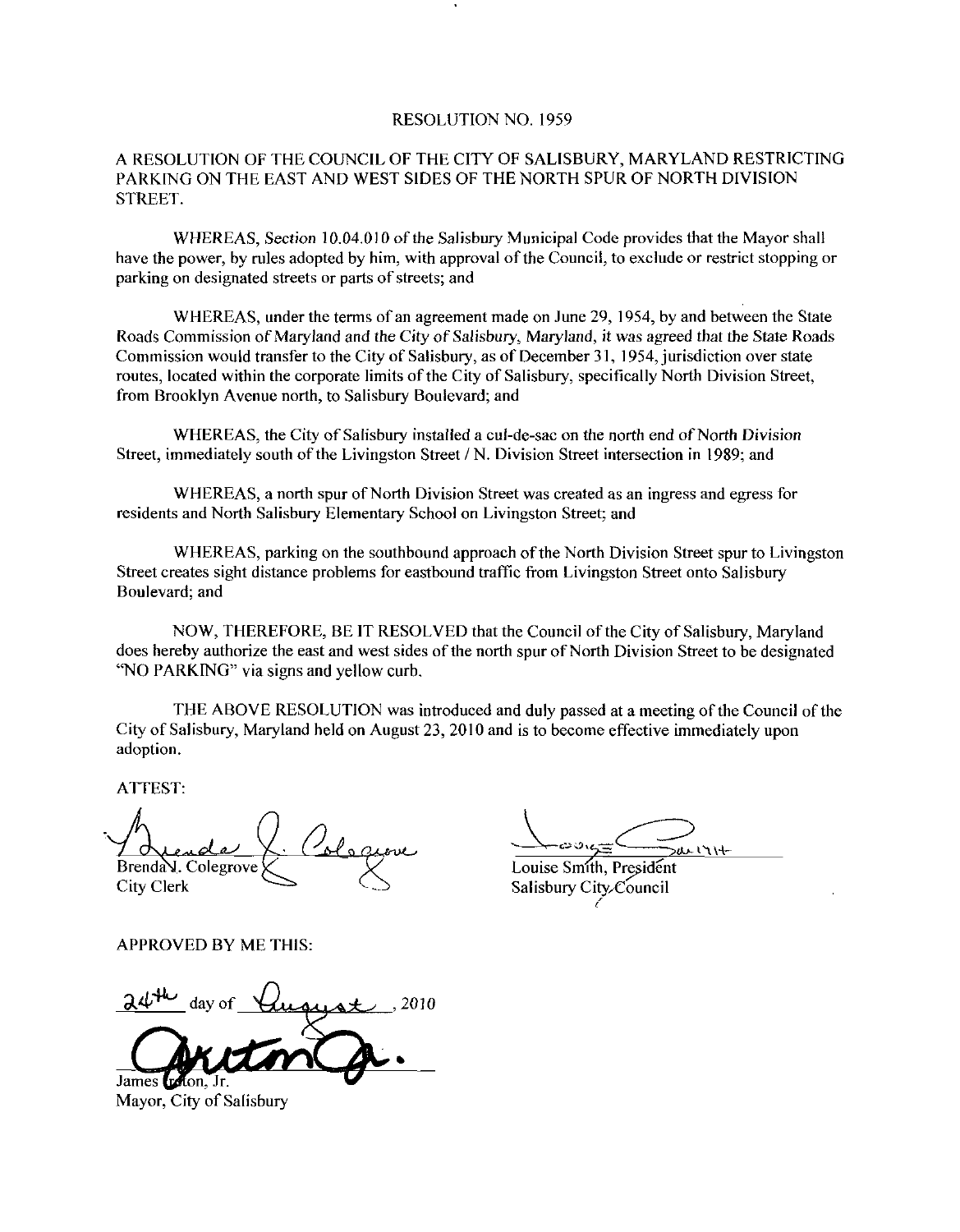

MARYLAND

125 NORTH DIVISION STREET SALISBURY MARYLAND 21801 RTH DIVISION ST<br>JRY, MARYLAND<br>"el: 410-548-3170<br>'ax: 410-548-3107 Tel: 410-548-3170<br>Fax: 410-548-3107

> PUBLIC WORKS TERESA GARDNER, P.E. **DIRECTOR**

July 15, 2010

Memorandum for John Pick, City Administrator

Subject: Resolution for Parking Restrictions - North Spur of N. Division Street (N. Division St. / Livingston St. Intersection)

As <sup>a</sup> result of vehicular parking on the east and west sides of the southbound approach of the North Division Street spur to Livingston Street sight distance problems are created for eastbound traffic at the intersection of Livingston Street and Salisbury Boulevard

Salisbury Public Works, with concurrence from Maryland State Highway Administration. recommend the following modifications to eliminate sight distance problems at the Livingston Street / Salisbury Boulevard intersection:

• Post "NO PARKING' signs and yellow curb on the east and west sides of the southbound approach of the North Division Street spur from Salisbury Boulevard to Livingston Street

A plan layout and photographs of the Livingston Street/ Salisbury Boulevard intersection are attached for clarification

Unless you or the Mayor has further questions please forward this memorandum to the City Council. For any additional questions you may have, I can be reached at 410/548-3170 or by e-mail tgardner@ci.salisbury.md.us. southbound approach of the Nc<br>Livingston Street.<br>A plan layout and photographs of<br>are attached for clarification.<br>Unless you or the Mayor has furt<br>City Council. For any additional question<br>by e-mail tgardner@ci.salisbury.m

Zv

 $\frac{1}{\sqrt{2}}$ resa Gardner, P.E. Director of Public Works

JAMES IRETON, JR. MAYOR JOHN R. PICK

CITY ADMINISTRATOR

LORE CHAMBERS ASSISTANT CITYADMINISTRATOR